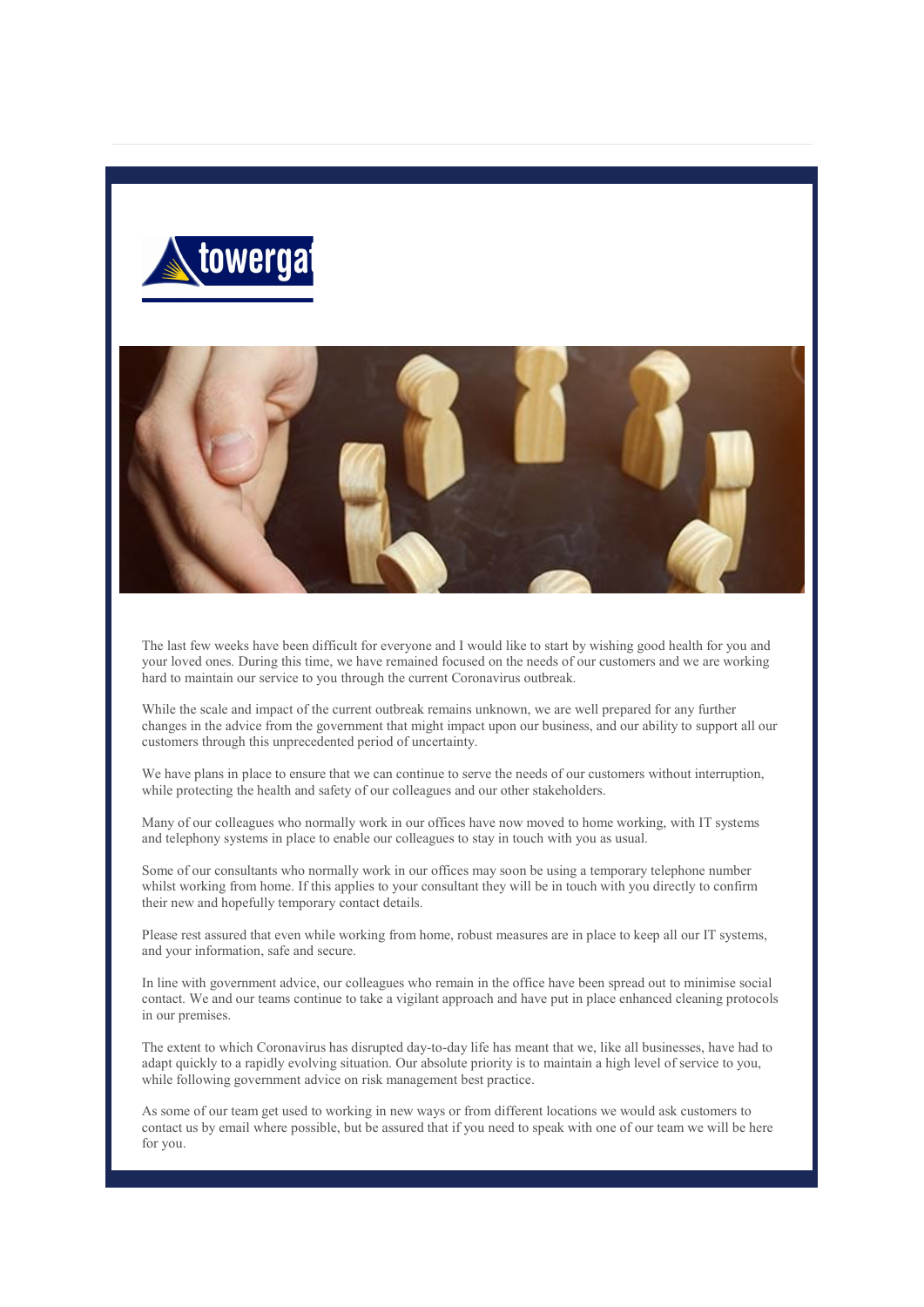We are also in frequent contact with your insurance companies across the market and will be communicating any helpful changes and special measures they put in place during this period.

As this situation is changing almost hourly, we are keeping ourselves updated on every new development and will of course, communicate further with you if we need to make any more adaptations to the way we run our business.

Thank you for your understanding and cooperation during this time. Please don't hesitate to get in touch if we can provide further support for you.

Kind regards,

Iain Laws, CEO

## www.towergatehealthandprotection.co.uk

Health and Protection Solutions Limited, trading as Towergate Health & Protection, is authorised and regulated by the Financial Conduct Authority. Copyright © 2020 Towergate Health & Protection, All rights reserved.

Towergate Health & Protection | West Park House, 23 Cumberland Place, Southampton, Hampshire SO15 2BB United Kingdom

Unsubscribe {recipient's email}

Update Profile | About Constant Contact Sent by haps-marketing@towergate.co.uk

This email is from The Ardonagh Group Limited. A list of the Ardonagh group companies and their company numbers can be found on our website: www.ardonagh.com. Its contents are confidential to the intended recipient(s) at the email address(es) to which it has been addressed. It may not be disclosed to or used by anyone other than the addressee(s), nor may it be copied in anyway. If received in error, please contact the sender and then delete it from your system. Although this email and attachments are believed to be free of virus or any other defect which might affect any computer or IT system into which they are received and opened, it is the responsibility of the recipient to ensure that they are virus free and no responsibility is accepted by any member of the Ardonagh group of companies for any loss or damage arising in any way from receipt or use thereof. The Ardonagh Group Limited or any member of its group may monitor email traffic data and also the content of emails. The